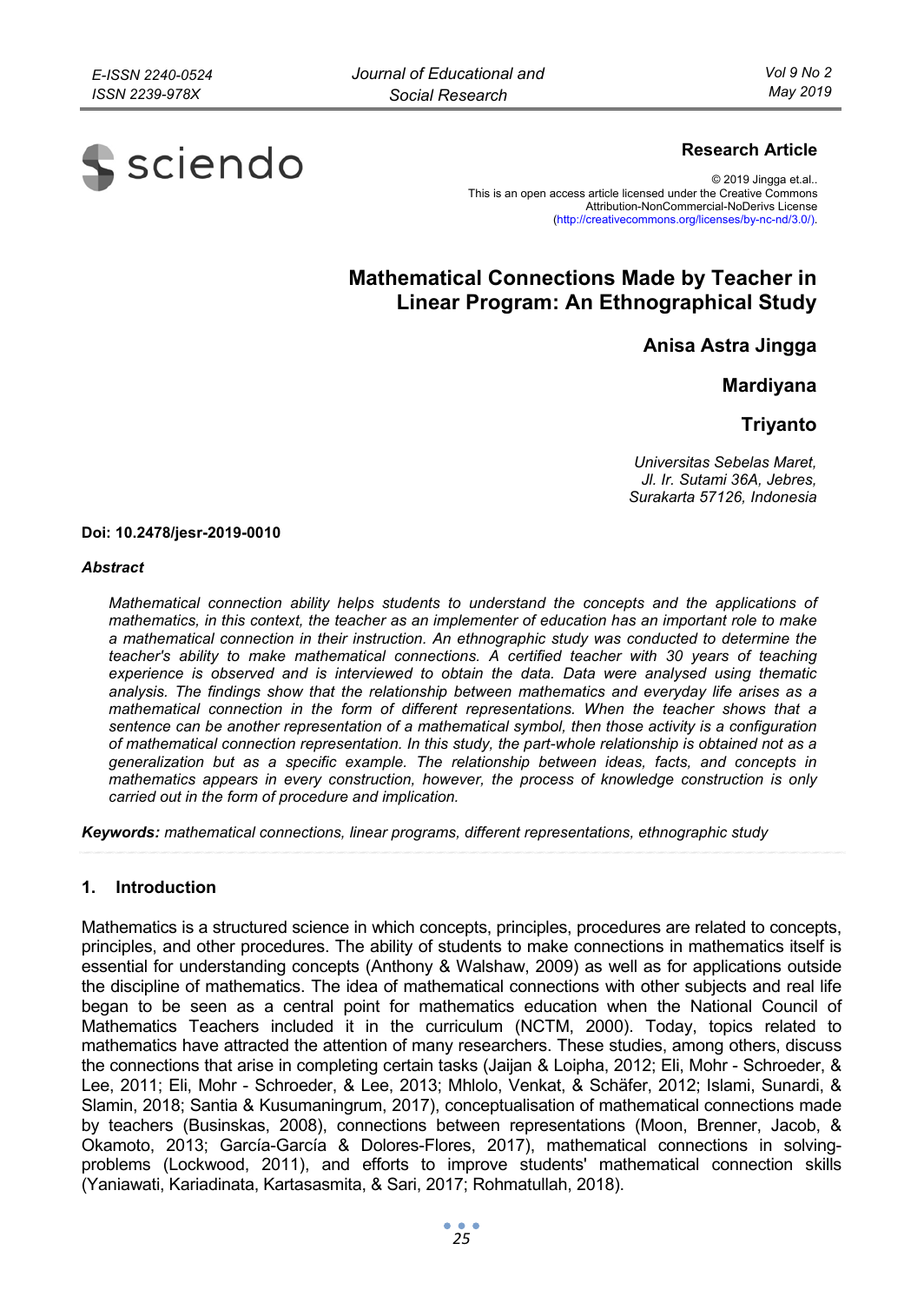| E-ISSN 2240-0524 | Journal of Educational and | Vol 9 No 2 |
|------------------|----------------------------|------------|
| ISSN 2239-978X   | Social Research            | May 2019   |

Based on the review, there are three facts: first, there has been no research on mathematical connections on the topic of linear programs; second, research on the mathematical connections that teachers make in their instruction has been examined by Businskas (2008) and Mhlolo, Venkat, & Schäfer (2012), however they only examined the relevance in mathematics and not discussed the relevance of mathematics to the real world. The link between mathematics and real-world problems is important to discuss because the relationship between the two can to increase interest and motivation in mathematics, contribute to the preparation of students to face the real world, develop positive attitudes towards mathematics, and develop understanding concepts (Lee, 2012; Karakoç & Alacacı, 2015; Bingölbali & Coskun, 2016; Papadakis, Kalogiannakis, & Zaranis, 2017). They also did not identify the reasons for the teacher's actions. Identification is important to do in order to find out the obstacles and motivations of a teacher in making mathematical connections. The third fact is that there are no related studies, even though the fact that all studies focus on students' mathematical connection skills.

The importance of focusing on linear programs lies in two facts. First, the application of linear programs in daily life is comprehensive, such as allocating resources, planning production, scheduling workers, planning portfolio investments, and formulating marketing and military strategies (Matoušek & Gärtner, 2007). Second, mastery of linear programs requires students' ability to associate their initial knowledge such as systems of linear equations and convexity (Eiselt & Sandblom, 2007). Moreover, identifying and applying mathematics to contexts outside mathematics (the relationship between mathematics, other disciplines or the real world) and the interrelationships between ideas in mathematics are the basis of mathematical connections (Blum, Galbraith, Henn, & Niss, 2007).

All of these conditions have led the researchers to fill this gap with research that explores how teachers teach students mathematical connections to the topic of linear programming and what lies as behind the actions that teachers do.

# **2. Theoretical Framework**

Businskas (2008) proposes a framework for identifying mathematical connections in teaching and learning practices. The model has five categories, namely different representations, part-whole relationship, implication, procedure, and instruction-oriented connections. Businskas found that the teacher had knowledge of mathematical connections as he defined them in his research, but the knowledge was implied mainly. Only a small proportion of teachers explicitly emphasise mathematical connections to students.

Important findings in a broader study conducted by Mhlolo (2011) on 20 observed subjects show that different representations, procedural connections, and instruction-oriented connections are the categories of mathematical connections that are often carried out from five categories of mathematical connections delivered by Businskas (2008), meanwhile, both part-whole relationships and implications only appear as much as 8% of all learning activities.

Businskas treats mathematical connections as the correct relationship between two mathematical ideas, A and B. Then, he can summarise the types of mathematical connections articulated by the teacher. Mhlolo (2011) then adds a table with the code on the model made by Businskas as follows.

| Form of<br>Connection      | Code       | Description                                                                                                                                                                                                                                             |
|----------------------------|------------|---------------------------------------------------------------------------------------------------------------------------------------------------------------------------------------------------------------------------------------------------------|
| <b>Different</b>           | DR.        | Alternate representation: i.e. A is an alternate representation of <b>B</b>                                                                                                                                                                             |
| Representation             |            | Equivalent Representation: i.e. $A$ is equivalent to $B$ - equivalent here is used<br>to distinguish from representations in different forms and so refers to concepts<br>that are represented in different ways within the same form of representation |
| Part-whole<br>Relationship | <b>PWR</b> | A is included in (is a component of) <b>B</b> ; <b>B</b> includes (contains) <b>A</b> , i.e. this is<br>a hierarchical relationship between two concepts<br>A is a generalisation of B; B is a specific instance (example) of A. This is                |
|                            |            | another kind of a hierarchical relationship                                                                                                                                                                                                             |

**Table 1.** Forms of mathematical connections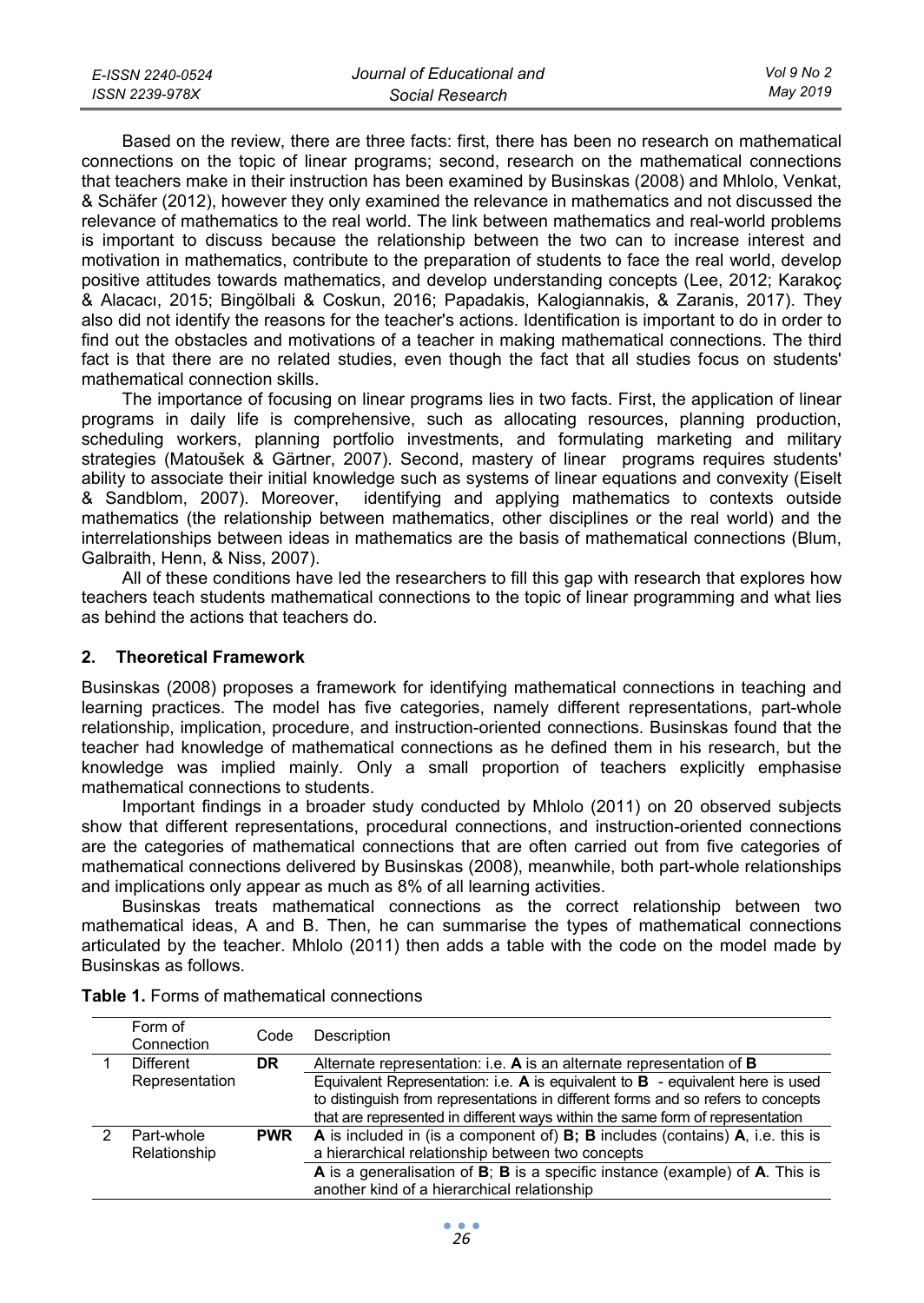|    | Form of<br>Connection                  | Code      | Description                                                                                                                                                                                                                    |
|----|----------------------------------------|-----------|--------------------------------------------------------------------------------------------------------------------------------------------------------------------------------------------------------------------------------|
|    | Implication                            | IM        | A implies <b>B</b> (and other logical relationships), i.e. this connection indicates<br>a dependence of one concept on another in some logical way. If then                                                                    |
|    | Procedure                              | <b>PR</b> | A is a procedure used when working with object <b>B</b>                                                                                                                                                                        |
| 5. | Instruction-<br>oriented<br>Connection | IOC.      | A and B are both prior knowledge concepts/skills that must be known to<br>understand/learn C. This form of connection also includes an extension of<br>what students already know – linking the new concept to prior knowledge |

Rowland, Martyn, Barber, and Heal (2000) give an important finding of teachers' knowledge in learning practices. They produce findings that called as The Knowledge Quartet (KQ) which has four dimensions. The first dimension is the foundation, consisting of knowledge, beliefs, and understanding related to mathematics instruction. The second dimension, transformation, involves knowledge in action as shown both in planning for teaching and in the act of teaching itself. The third dimension, connection, involves how the teacher can see the relationships within and between lessons. It includes the sequence of learning material; the final dimension, accident and implementation of activities in the classroom that are not considered in teacher planning. Since this study wants to examine the practices of learning carried out in the classroom without regard to how the teacher prepares their instruction, then this study will discuss the first, second and third aspects (only in the act of teaching itself).

## **3. Method**

This research is an ethnographic study because it aims to get a comprehensive picture of the natural state of a class, learn the role performed by the teacher in the classroom and behaviour related to that role. Many subjects studied by ethnographers are usually small, often only a few individuals, or one class (Fraenkel, Wallen, & Hyun, 2012). Qualitative research was conducted through the use of semi-structured interviews and thematic analysis was used to analyse the data.

The subject of this research is a certified teacher (named BE) working at one of the secondary school in Surakarta, Indonesia. She had 30 years of teaching experience where 12 years were spent teaching at the academic acceleration program. She also had obtained a bachelor's degrees in mathematics education. This research concentrates on a single individual since the researchers attempt to observe everything within the setting or situation they are observing, in a sense they do not sample at all. What the researchers point out is a complete understanding of a particular situation. Conducting teacher interviews and observations enabled the researchers to develop an understanding of the interviewees' teacher knowledge and to begin viewing mathematical connection from the teacher's perspectives.

Data in this study were collected from interviews and observations. The researchers recorded the teacher's activities in the classroom during the linear program. In addition, the researchers also made field notes for observing teaching and learning activities in the classroom. Observations were made in two different classes and took place from the start of the linear program topic to completion. Data collected from the actions given by the teacher cannot be obtained only from the results of the observation. Therefore, the researchers also collected data through interviews conducted repeatedly at different times. The interview and observation instruments are used as procedures to check validity and reliability in qualitative research (Fraenkel, Wallen, & Hyun, 2012).

The data analysis method used in this study is a thematic analysis suggested by Braun and Clarke (2006; 2012). The analysis aims to identify patterns of meaning (themes) through a series of data provided by the answers to the research questions raised. According to Braun and Clarke (2006), themes capture something essential about data related to research questions, and represent several levels of response or meaning patterned in data sets. Patterns are identified through a rigorous process of data recognition, data coding, and theme development and revision. These methods are arranged in six phases, as follows, familiarise the data, generate the initial code, search for themes, review the theme, determine the name of the theme, and prepare reports. The analysis was based on a mathematical connection made by the teacher. The results of the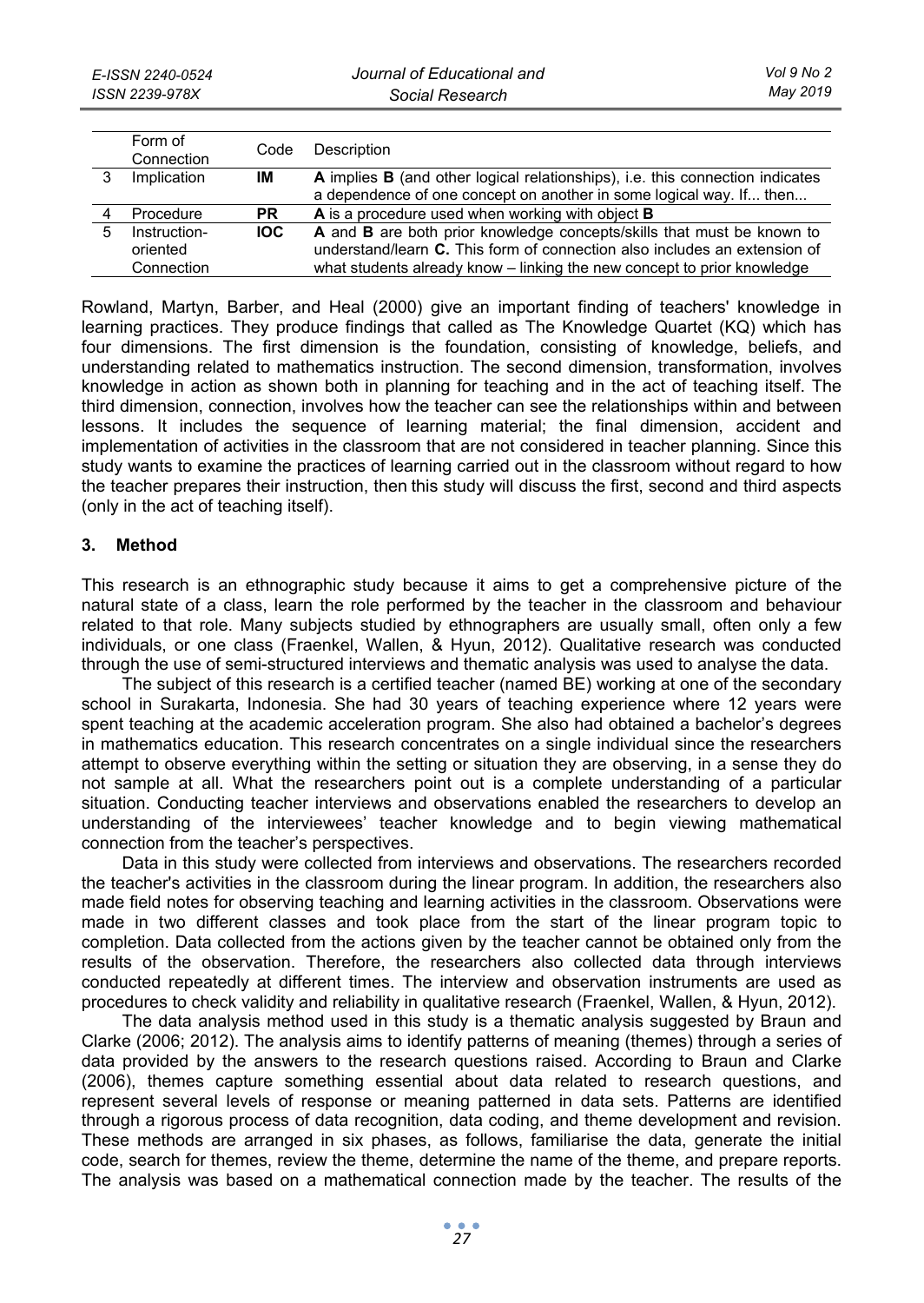analysis are presented in a narrative method.

Quality criteria used in quantitative research, e.g. internal validity, generalizability, reliability, and objectivity, are not suitable to judge the quality of qualitative research (Korstjens & Moser, 2017). Qualitative researchers speak of trustworthiness. The criteria of trustworthiness are credibility, transferability, dependability, and confirmability (Denzin & Lincoln, 2017). Credibilitylasting presence during observation of deep interviews, gathering data at different times and using multiple methods of data collection i.e. interview and observation. Transferability-describing the learning activities regarding linear program and interaction between teacher and students in detail each meeting. Dependability-using external auditors to get an objective assessment, the accuracy of research data, level of data analysis, and matters relating to the relationship of problem formulation. Confirmability- making the research process as transparent as possible by clearly describing how data is collected, the procedures undertaken during the study, analysed, and the theory. Meanwhile, the issue of reliability addressed through replication because the researchers observed the teacher in the different class but the same grade.

### **4. Findings**

In the context of findings, the teacher's instruction is presented by identifying mathematical connections and supported by excerpt taken from interviews and observations. Furthermore, in the interview transcript, the researchers will be referred to as R, the subject BE will be referred to as BE, and the students referred to as S.

Based on the Indonesian Minister of Education Regulation Number 22 of 2016 (Kemendikbud, 2016), in the preliminary activities, the teacher must motivate students to learn in the form of benefits and application of the material in daily life and ask questions that relate previous knowledge to the material to be learned. Both of these activities are the two main types of mathematical connections delivered by Blum, Galbraith, Henn, & Niss (2007). In practice, the teacher starts a linear program by linking previous knowledge, namely linear inequality, the teacher does not appear to give students motivation to learn in the form of benefits and application of linear programs in daily life. The teacher connects the new concept to a linear program with the initial knowledge that students have that is drawing the feasible region from a linear inequality of two variables, this indicates that the teacher connects in the form of **IOC**. Unfortunately, this connection is still simple because it only connects knowledge about image shading, even though the prior knowledge of linear programs are more than that. Interesting facts are shown in the results of interviews with teacher.

Excerpt 1

R: *How do you usually start a linear program?* 

BE: *Submitting the title, then giving the main material to be given, as a whole the material is like, such a concept map, then determining the feasible region of an inequality system, and then, giving the overall subject matter.* 

Excerpt 2

R: *In your opinion, what the initial knowledge should students have to study the linear program?* 

BE: *How to draw lines, determine line equations, and eliminate systems of two-variable linear equations to find the intersection of two lines?* 

What the teacher delivered at Excerpt 1 is an activity that generally exists in the Minister of Education Regulation Number 22 the Year 2016. The teacher finally delivers in detail the initial knowledge needed by the student, after the researchers ask her directly (see Excerpt 2). It appears that the teacher actually has knowledge of mathematical connections, but this knowledge is not conveyed directly in their instruction. These results support the findings of Businskas (2008) which states that teachers know mathematical connections as defined in their studies, but that knowledge is largely tacit. The teacher only conveyed a little prior knowledge needed by students since she believes that the student will automatically know the relevance of the linear program in real life when working with the problem, which is what makes the teacher decided not to convey it before the teaching process begins.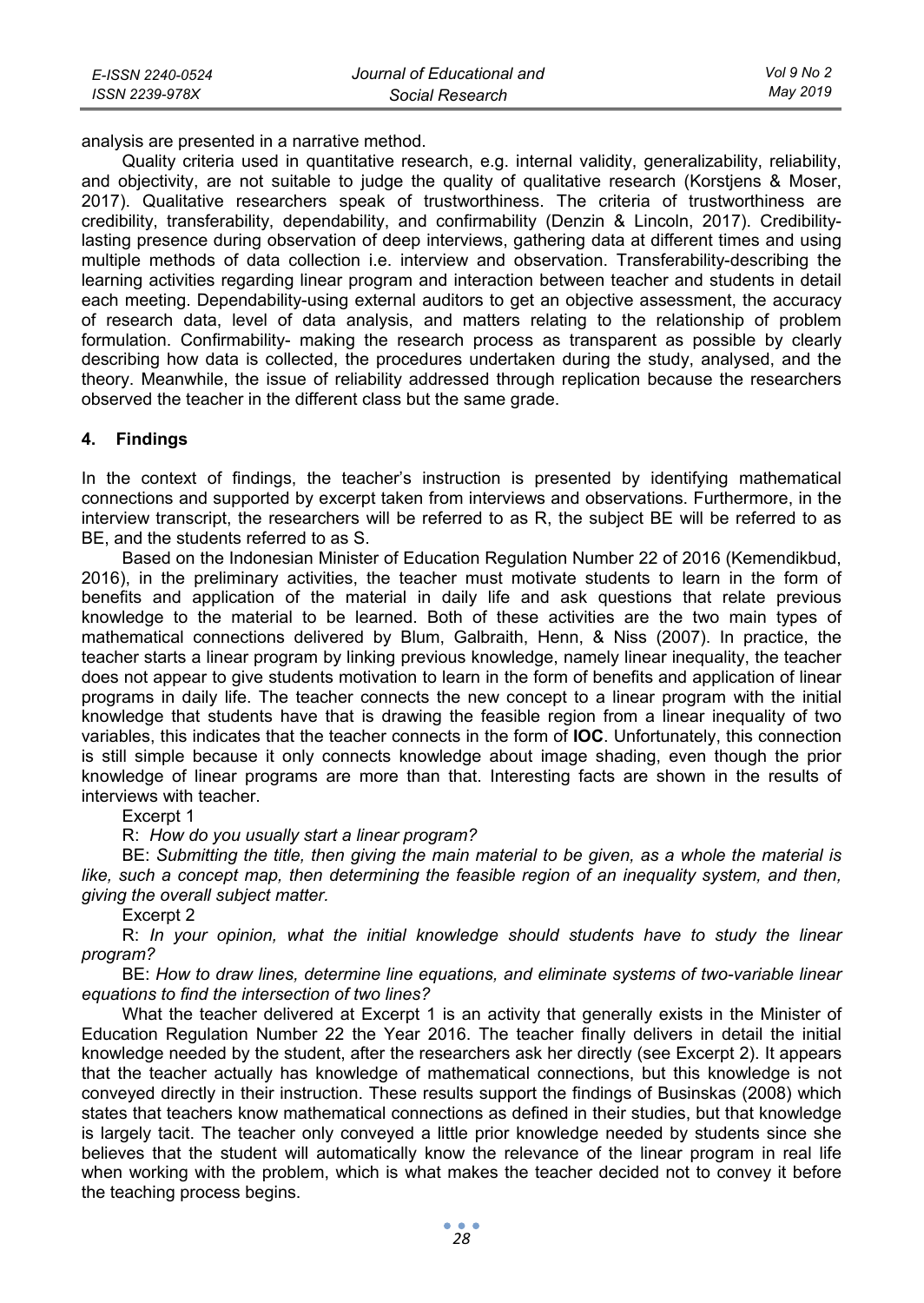

**Fig. 1.** Teacher on the board

On the other hand, mathematical connections in the form of **DR** occur when the teacher explains that a function can be expressed in a graphical (as shown on P.1.2 in **Fig. 1**). However, the teacher does not explain that the two are related to each other. Furthermore, when the teacher explains the steps to draw a line, the teacher explains how to determine the coordinates of the point by making a table of values (see P.1.1 in **Fig. 1**). However, the teacher does not emphasize that the value table represents the point coordinates of a graph. In P.1.3 **Fig. 1**, it appears that the teacher does not draw the left arrow (on the  $X$ -axis) and the down arrow (on the  $Y$ -axis). The line in the Cartesian diagram must be drawn as a line that has two arrow directions; this is because the line represents a real number which has an interval  $(-\infty, \infty)$ . When researchers conduct further interviews with teacher, researchers find the fact that the teacher knows about this fact. However, it appears that the teacher considers the error is not a big problem because it is only a writing error.

Mathematical connections in the form of **PWR** occur when the teacher explains about the steps to draw the inquired line  $3x + 2y = k$ , this is seen in the following excerpt

 *is any number that fulfills… so, the probe is taken from the target function, then the inquired line is drawn, to draw the line of inquiry, we have to know what the value is k, to determine the value of , we take any point here (inside the feasible region), insert it so that it gets ... we can*  also take *k* multiples of 3 and 2, for example, 6 ... Why? Because the lines are in shape  $3x + 2y$ *equals with*  $\ldots$   $3x + 2y$  *equals with what*  $\ldots$  *those are parallel lines*...

Even though the teacher has tried to convey that line equation  $3x + 2y = k$ , representing parallel lines, but the teacher lacks emphasis that  $3x + 2y = 6$  is a specific form of equation  $3x + 2y = k$ . It appears that the teacher immediately provides information about the meaning  $3x + 2y = k$ , without giving opportunity or directing students to relate their knowledge about the concept of parallel lines.

A mathematical connection in the form of a **PR** occurs when the teacher explains the procedure of drawing a line (see Excerpt 3), determines the coordinates of the cut point (see Excerpt 4), and completes the linear program story problem (see Excerpt 5).

Excerpt 3

BE: *Do you still remember, in grade X, to draw a line we need at least what point?* 

S: *Two ...* 

Excerpt 4

BE: *What point B intersects what line with what?* 

S: *2x+y=8 and x+3y=9* 

BE: *Determine the x, and the y then eliminate it...*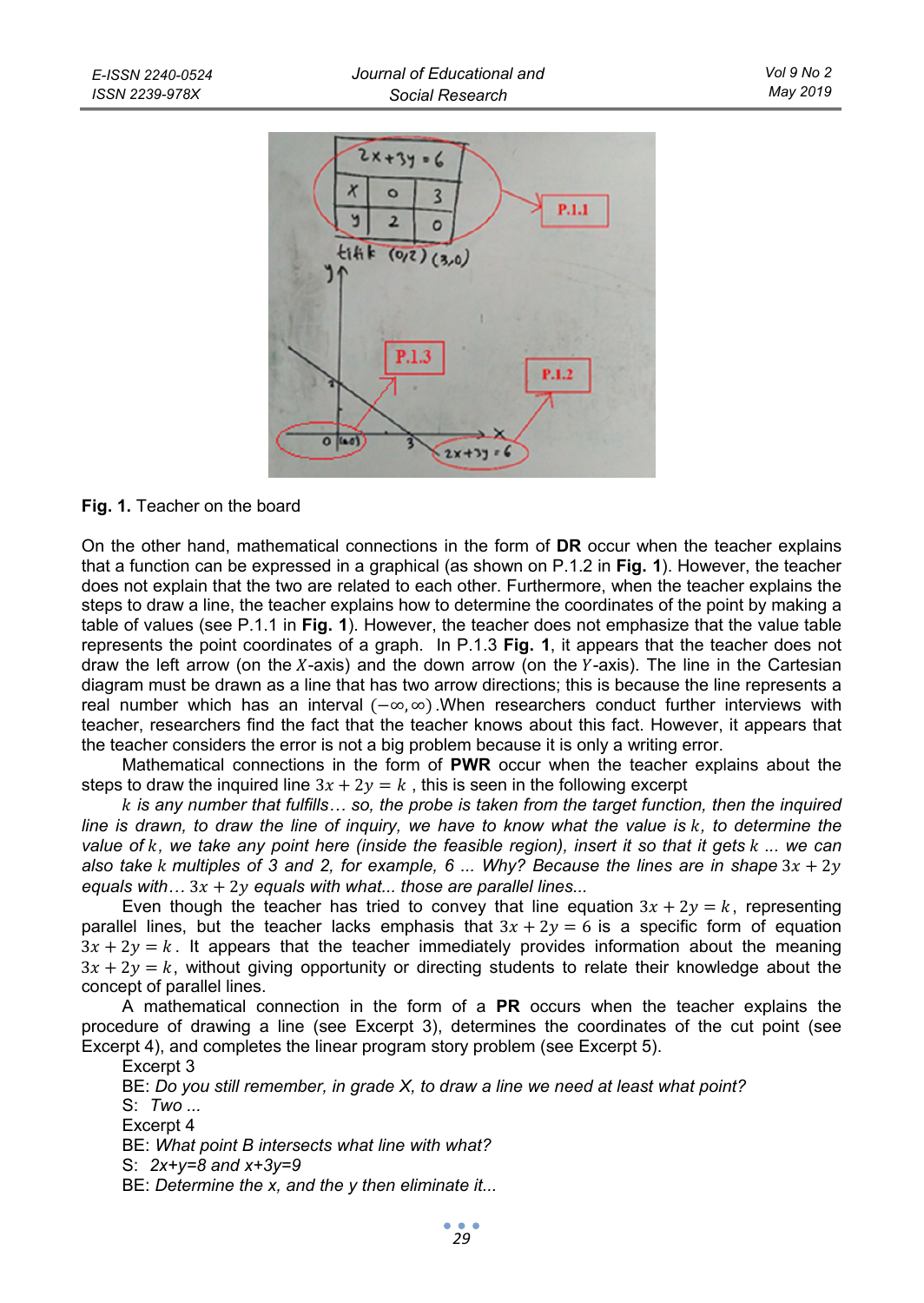S: *Ooohh...* 

Excerpt 5

BE: *So, to solve the story problem, what should we do?* 

S: *Drawing the completion area ... making pictures …* 

BE: *Yes ... draw the feasible region, determine the corner point, the final destination determines the problem-solving.* 

Of the three connections presented, only in Excerpts 3 and 5, the teacher lets students associate the knowledge they have whereas, in Excerpt 4, the teacher immediately tells what initial knowledge students need. Our study also found that some of the **PR** submitted by the teacher contained mathematical connections in the form of **DR**, as shown in the following excerpt

Excerpt 6

BE: *(the teacher provides a table of values that have not been filled) Okay, if x worth zero then y?*  S: *Two...* 

BE: *If y worth zero then y?* 

S: *Three...* 

BE: *So, we have got (0,2) and (3,0)* 

Excerpt 7

BE: *To find the maximum and minimum values; enter the corner points into the objective function (then the teacher provides a table of function values)* 

S: *(forward to the class, fill in the value table provided by the teacher)* 

In Excerpt 6, it appears that the teacher is explaining the steps to draw a line while in Excerpt 7 the teacher explains the steps to find the optimum value. Not only in the **PR** but also the **IM**, the teacher gives students the opportunity to construct their knowledge by directing students to find the relationship between the boundaries of the functional constraints and the shape of the feasible region, this can also be seen in the following Excerpt 8

Excerpt 8

BE: *Now pay attention, from this graph, this, and this, what conclusions do you get? If the problem functions are less than the same, how about the feasible region?* 

S: *Closed* 

BE: *If the constraint function has a bigger sign equal to?* 

S: *Open* 

The teacher gives a number of graphs that display several different shapes of the feasible region then asks students to observe the patterns in the graphs. After that, the students were asked to draw a conclusion based on their observations.

### **5. Discussion**

The following will discuss the forms of mathematical connections made by the teacher on linear program material. The forms of mathematical connections that will be discussed consist of **IOC**, **DR**, **PWR**, **PR**, and **IM**

The interview results showed that the teacher knows mathematical connections in the form of **IOC**, but this knowledge was not conveyed directly in their instruction. These results support the findings of Businskas (2008) which states that teachers know mathematical connections as defined in their studies, but that knowledge is mostly not disclosed.

The implied submission of the **IOC** is because of the teacher's belief that the student, by itself, will know the prior knowledge after completing the module book. These results support the findings of Rowland, Martyn, Barber, and Heal (2000) about The Quartet Knowledge. In the first dimension, it said that the teachers were used their knowledge, belief, and understanding in their instruction.

It was also seen that the teacher's beliefs influenced the teacher decisions in their instruction. As stated by Harste & Burke (1977) and Kuzborska (2011), the teacher's decisions about their instruction based on their beliefs about teaching and learning. Furthermore, the teacher, in his interview, also added that providing the relevance of a linear program in real life before the teaching process begins would take a lot of time. As stated by Henson (2001), teacher beliefs influence classroom management. The time management carried out by the teacher is based on the belief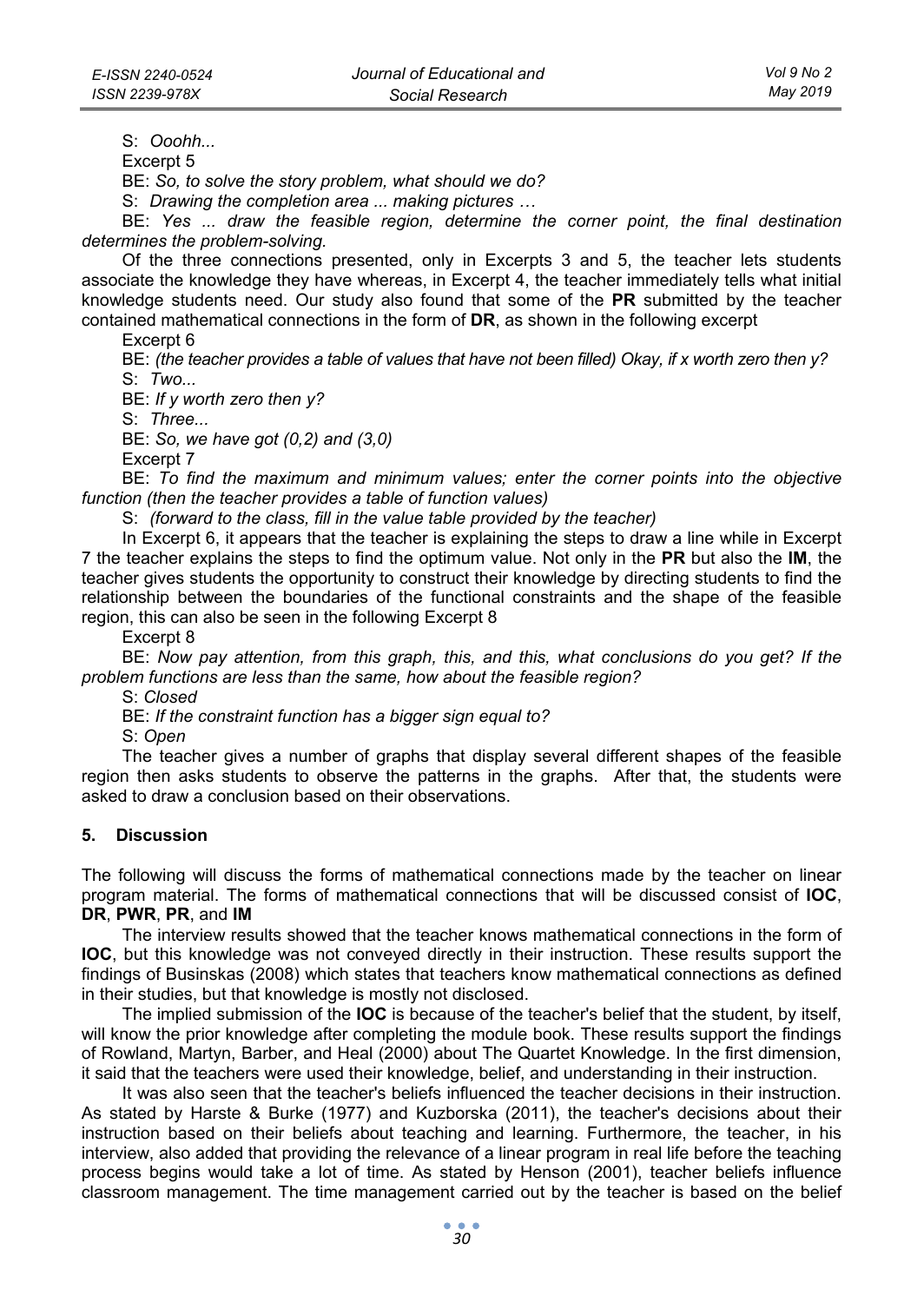| E-ISSN 2240-0524 | Journal of Educational and | Vol 9 No 2 |
|------------------|----------------------------|------------|
| ISSN 2239-978X   | Social Research            | Mav 2019   |

that the relevance of a linear program no need to be delivered at the beginning of learning, however, this is not the right thing because of the importance of encouraging students' readiness in learning activities (Puteri, 2018). In addition, students will have strong motivation and encouragement to absorb learning, so that it can attract students' attention (Ahn, 2014; Gubi, Platton, & Nelson, 2008; Linnenbrink & Pintrich, 2002).

The teaching experience in the 12-year acceleration program made the teacher want to complete the material; the teacher was impatient if she waited for students to find their concepts and preferred to notify students directly, it indicates that teacher see students as passive recipients (OECD, 2009). BE have a total of 30 years of teaching experience which can be said to be experienced teacher (Gonzalez & Carter, 1996; Berger, Girardet, Vaudroz, & Crahay, 2018). The belief about the transfer of knowledge possessed by teachers makes the findings of Berger, Girardet, Vaudroz, & Crahay which states that the more experience the teachers have, the belief in constructivism will be better than knowledge, does not happen to BE.

The researchers assume that the 12 years experience in the academic acceleration program makes the teacher have the belief about student-centered instruction and about the time management. This result also supported by the findings of Ünal & Ünal (2012) which contradict with the findings of Berger, Girardet, Vaudroz, & Crahay. Ünal & Ünal stated that years of experience play a significant role in the teacher's beliefs and attitudes in strengthening their classroom management, in addition, teachers with years of teaching experience are found to support maximum teacher control (interventionism).

This form of connection appears implicitly when the teacher explains that a function can be expressed in graphical form. Another type of **DR** can be seen when the teacher describes the relationship between a value table and a graph; we might interpret this form of connection as **PR** because the compilation of value tables is the first step in producing a graph. Even so, Businskas (2010) explains that when talking about graphics, teachers talk about the meaning of various aspects, on the contrary, much of what they say about algebra focuses on simplification and solving.

In the form of **DR**, the researchers also found that there was an act of letting "small" mistakes made by students, namely when describing arrows on the Cartesian diagram, this was because the teacher thought that the error was not a severe problem. However, this type of error may not jeopardise the current learning objectives, but it may hamper future learning, this is not the teacher's full consideration. If the teacher ignores this type of error, it can take root over time, resulting in big misunderstandings (Li, 2006). Given the need for students to know the connection in mathematics (NCTM, 2000), students need to understand that the two-way arrow symbol in the Cartesian plane is another representation of real numbers.

In the mathematical connection of the form of the **PWR**, the teacher returns it directly, without giving students the opportunity to relate their knowledge of the concept of parallel lines. The teacher should not tell explicitly and exposing similarities among existing cases; this action can cause the participants not to be too familiar with the knowledge they expect they can make (Mhlolo, 2011).

The **PWR** obtained in this study is a specific example. Meanwhile, **PWR** findings from Mhlolo (2011) are in the form of generalisations. However, both the results of Mhlolo's findings and these findings indicate that this mathematical connection in the form of **PWR** is less common than other forms of mathematical connections. It can be understood, remembering examples and generalisations are usually made after making a series of observations. The teacher can explore this connection more by explaining that corner points are only part of a set of points in the feasible region, Businskas (2008) refers to this as inclusions: an object is a component of a larger idea or set.

If at **IOC**, **DR**, and **PWR**, mathematical connections are conveyed directly (students are not given the opportunity to construct knowledge), in the **PR**, the teacher has been seen to invite students to construct their knowledge. That is the right action because if they construct their knowledge, they will better understand new knowledge (Ültanır, 2012; Bada, 2015). Moreover, the activity of constructing knowledge proves to be more effective in improving student learning achievement than receiving knowledge (Kim, 2005).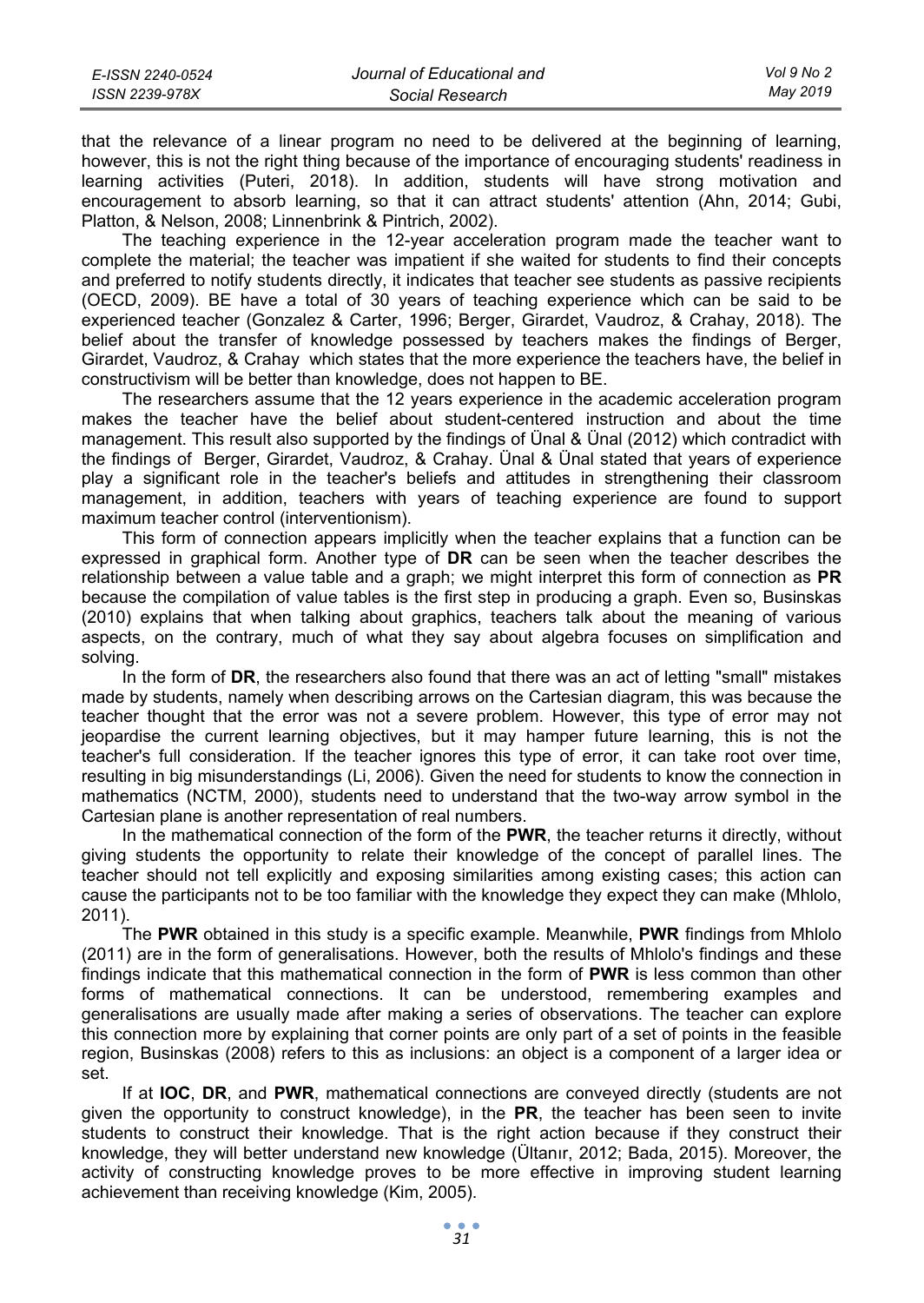| E-ISSN 2240-0524 | Journal of Educational and | Vol 9 No 2 |
|------------------|----------------------------|------------|
| ISSN 2239-978X   | Social Research            | May 2019   |

The findings also indicate that several **PR** presented by the teacher contain mathematical connections in the form of **DR**. When explaining the steps to draw lines and steps to find the optimum value, the teacher indirectly conveys that a function can be expressed in the form of a value table (see P.1.1 in **Fig. 1**). Thus, this study has added the findings of Businskas (2008), because if previously **DR** was separated from **PR**, then in this study, it was found that in **PR** there was a **DR**.

The results of this study again support the findings of Mhlolo (2011) that in addition to **PWR**, the form of connection in the form of **IM** also rarely appears compared to the form of mathematical connections in the form of **PR**, **DR**, and **IOC**. Both **IM** and **PWR**, only appear once in linear programs instruction.

Furthermore, in this form of connection, the teacher looks to direct students to find that if the constraint function limit has less than equal to  $x \ge 0$  and  $y \ge 0$ , as a result, the feasible region that is formed is a closed area, on the contrary, if the constraint function has more than the same sign, the result is that the feasible region formed is an open area. The teacher's decision to not immediately inform the mathematical connection that exists but to invite students to find it for themselves is the right action, because each student will try to understand all the information they get, and they will understand the information, therefore students need to actively build knowledge in their own minds (Piaget, 1973; Ültanır, 2012; Bada, 2015). Moreover, teachers need to support students autonomy and provide a strong structure to facilitate students constructing the relevance of the learning carried out (Berger, Girardet, Vaudroz, & Crahay, 2018).

In addition to the five categories presented by Businskas, this study also found that the teacher made mathematical connections when helping students determine the inequality in the story problem. The teacher emphasises that the phrase "minimal" indicates a sign that is greater than the same, while the sentence "maximise" indicates a smaller sign equal to.

Businskas (2008) states that different representations occur when the same concept can be expressed in two or more symbolic ways (algebraic), graphics (geometric), pictorial (diagram), manipulative (physical object), verbal description (spoken), written description. This statement about the written description makes researchers assume that the activity carried out by the teacher when showing how a sentence is another representation of a mathematical symbol, is a mathematical connection activity in the form of **DR**. These results appear as assumptions because, in the Businskas study, there is no further information about the written description, this is understandable because Businskas' research is free in the area of relevance in mathematics. Meanwhile, research that also bases research on Businskas' research results, namely Mhlolo, Venkat, & Schäfer (2012), also focuses on the relevance in mathematics and on the DR, making researchers have difficulty understanding the meaning of written description in Businskas's research.

## **6. Conclusion**

This study analyses the teacher's actions in teach mathematical connections and the teacher's reasons for each action given. The results of this study have supported the findings of Businskas (2008), which indicates that the teacher has knowledge of mathematical connections, but that knowledge is mostly not conveyed. The findings indicate that this arises because of the teacher's assumpti on that the emphasis on connections will be time-consuming.

Furthermore, the results of the study also show that there is a mathematical connection in an inappropriately, when showing that straight-line images are other representations of line equations of two variables, and when describing lines as other representations of a set of real numbers. This inappropriate mathematical connection is suspected because "small things" such as the meaning of representation of a mathematical symbol in an image are often ignored and do not see mathematics as a connection. Teacher education institutions should emphasise these "small things", to be delivered by prospective teachers, given the importance of connection in mathematics for students to know.

Of all the categories, the **PR** and **IM** is a connection that is conveyed through questions (students are given the opportunity to construct their knowledge). The results of this study also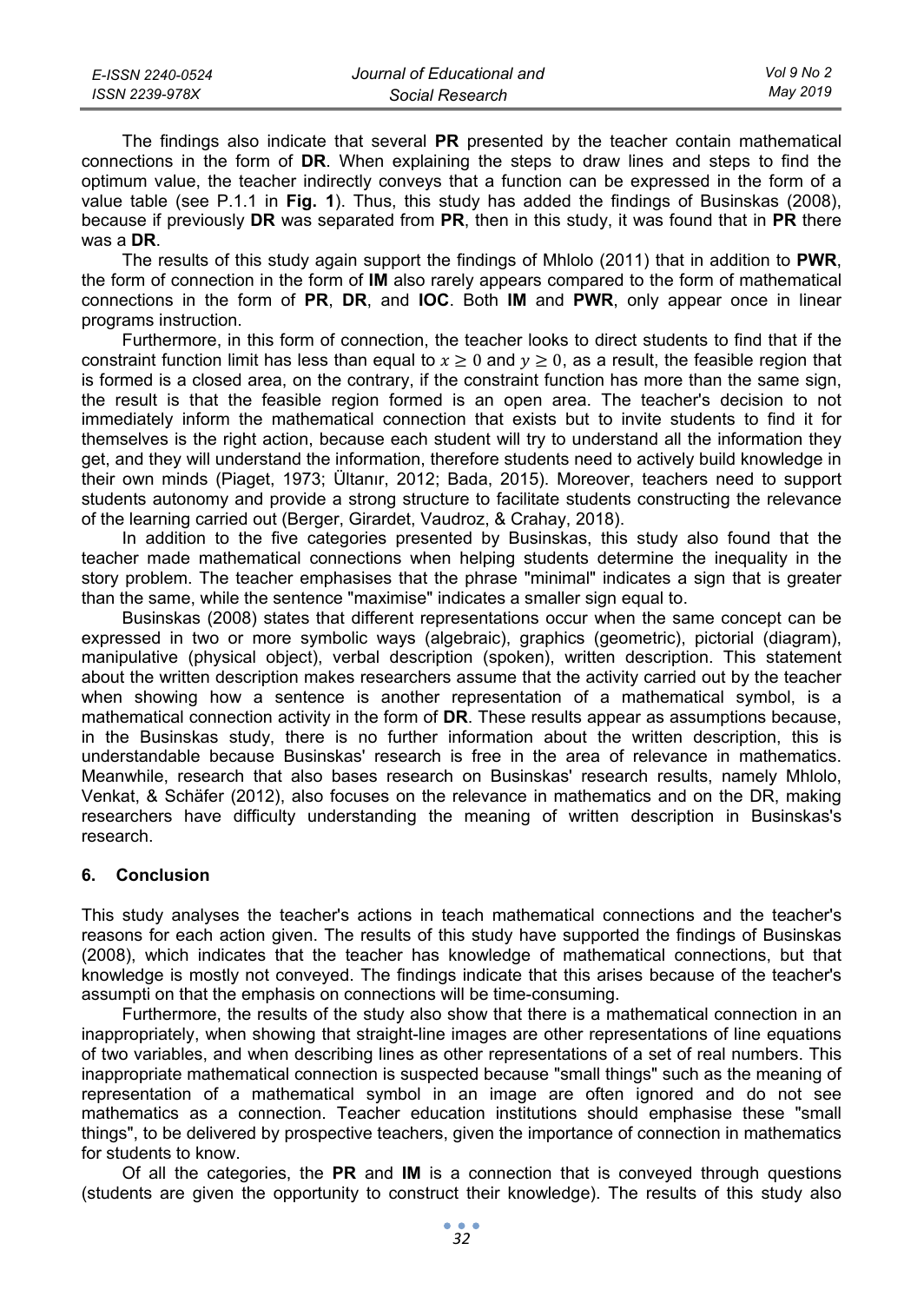| E-ISSN 2240-0524 | Journal of Educational and | Vol 9 No 2 |
|------------------|----------------------------|------------|
| ISSN 2239-978X   | Social Research            | Mav 2019   |

support Businskas (2008) statement that some **DR**s look like **PR**, besides that, this study also found that in **PR** there is a **DR**.

As the results of Mhlolo (2011) study, in this study, the form of mathematical connections in the form of Implication and **PWR** are also things that are rarely raised by teacher, each of which occurs only once during teacher instruction. Furthermore, these findings have broadened the findings of Businskas (2008) and Mhlolo, Venkat, & Schäfer (2012) who both discussed the delivery of mathematical connections made by teachers. The results of this study also indicate the teacher also conveys a connection when emphasising that the word "minimal" indicates a greater than or equal to sign, while the sentences "maximal" indicates a less than or equal to sign. This connection did not appear in Businskas and Mhlolo's research because their research focused on connections in mathematics.

#### **References**

- Ahn, I. (2014). *Relations between teachers' motivation and students' motivation A self-determination theory perspective.* West Lafayette, Indiana: Purdue University.
- Anthony, G., & Walshaw, M. (2009). Characteristics of effective teaching of mathematics: A view from the West. *Journal of Mathematics Education, 2*(2), 147-164. Retrieved from http://educationforatoz.org/images/\_9734\_12\_Glenda\_Anthony.pdf
- Bada, S. O. (2015). Constructivism Learning Theory: A Paradigm for Teaching and Learning. *IOSR Journal of Research & Method in Education (IOSR-JRME), 5*(6), 66-70.
- Berger, J.-L., Girardet, C., Vaudroz, C., & Crahay, M. (2018). Teaching Experience, Teachers' Beliefs, and Self-Reported Classroom Management Practices: A Coherent Network. *SAGE Open*, 1-12.
- Bingölbali, E., & Coskun, M. (2016). A proposed Conceptual Framework For Enhancing The Use Of Making Connections Skill In Mathematics Teaching. *Egitim ve Bilim, 41*(183), 233-249.
- Blum, W., Galbraith, P. L., Henn, H.-W., & Niss, M. (2007). *Modelling and applications in mathematics education.* New York: Springer US. Retrieved from http://dx.doi.org/10.1007/978-0387-29822-1
- Braun, V., & Clarke, V. (2006). Using thematic analysis in psychology. *Qualitative Research in Psychology, 3*(2), 77-101. Retrieved from http://dx.doi.org/10.1191/1478088706qp063oa
- Braun, V., & Clarke, V. (2012). *Thematic analysis* (Vol. 2). (Cooper, Penyunt.) Washington (DC): American Psychological Association.
- Businskas, A. M. (2008). *Conversations about connections: How secondary mathematics teachers conceptualise and contend with mathematical connections.* Burnaby: Unpublished. Retrieved from http://ir.lib.sfu.ca/handle/1892/10579
- Denzin, N. K., & Lincoln, Y. S. (2017). *The SAGE Handbook of Qualitative Research.* Thousand Oaks: SAGE Publications, Inc.
- Eiselt, H. A., & Sandblom, C. L. (2007). *Linear Programming and its Applications.* Verlag Berlin: Springer.
- Eli, J. A., Mohr-Schroeder , M. J., & Lee, C. W. (2011). Exploring mathematical connections of prospective middle-grades teachers through card-shorting tasks. *Mathematics Education Research Group of Australasia*, 297-319.
- Eli, J. A., Mohr‐Schroeder, M. J., & Lee, C. W. (2013, March 1). Mathematical Connections and Their Relationship to Mathematics Knowledge for Teaching Geometry. *School Science and Mathematics, 113*(3), 120-134.
- Fraenkel, J. R., Wallen, N. E., & Hyun, H. H. (2012). *How to Design and Evaluate Research in Education* (8th ed.). Boston: McGraw-Hill Companies, Inc.
- García-García, J., & Dolores-Flores, C. (2017). Intra-mathematical connections made by high school students in performing Calculus tasks. *International Journal of Mathematical Education in Science and Technology*, 1-26.
- Gonzalez, L., & Carter, K. (1996). Correspondence in cooperating teachers' and student teachers' interpretations of classroom events. *Teaching and Teacher Education, 12*(1), 39-47.
- Gubi, A., Platton, P., & Nelson, A. (2008). Motivating students school psychologists as motivational change agents. *National Association of School Psychologists, 37*(4), 34-38.
- Harste, J. C., & Burke, C. L. (1977). A New Hypothesis for Reading Teacher Research: Both the Teaching and Learning of Reading is Theoretically Based. *Reading: Theory, Research, and Practice*, 32-40.
- Henson, R. K. (2001). Relationships between preservice teachers' selfefficacy, task analysis, and classroom management beliefs. *Southwest Educational Research Association*, (page. 1-42). New Orleans,LA.
- Islami, M. D., Sunardi, & Slamin. (2018). The Mathematical Connections Process of Junior High School Students with High and Low Logical Mathematical Intelligence in Solving Geometry Problems. *International Journal of Advanced Engineering Research and Science (IJAERS), 5*(4), 10-18. Retrieved from https://dx.doi.org/10.22161/ijaers.5.4.3